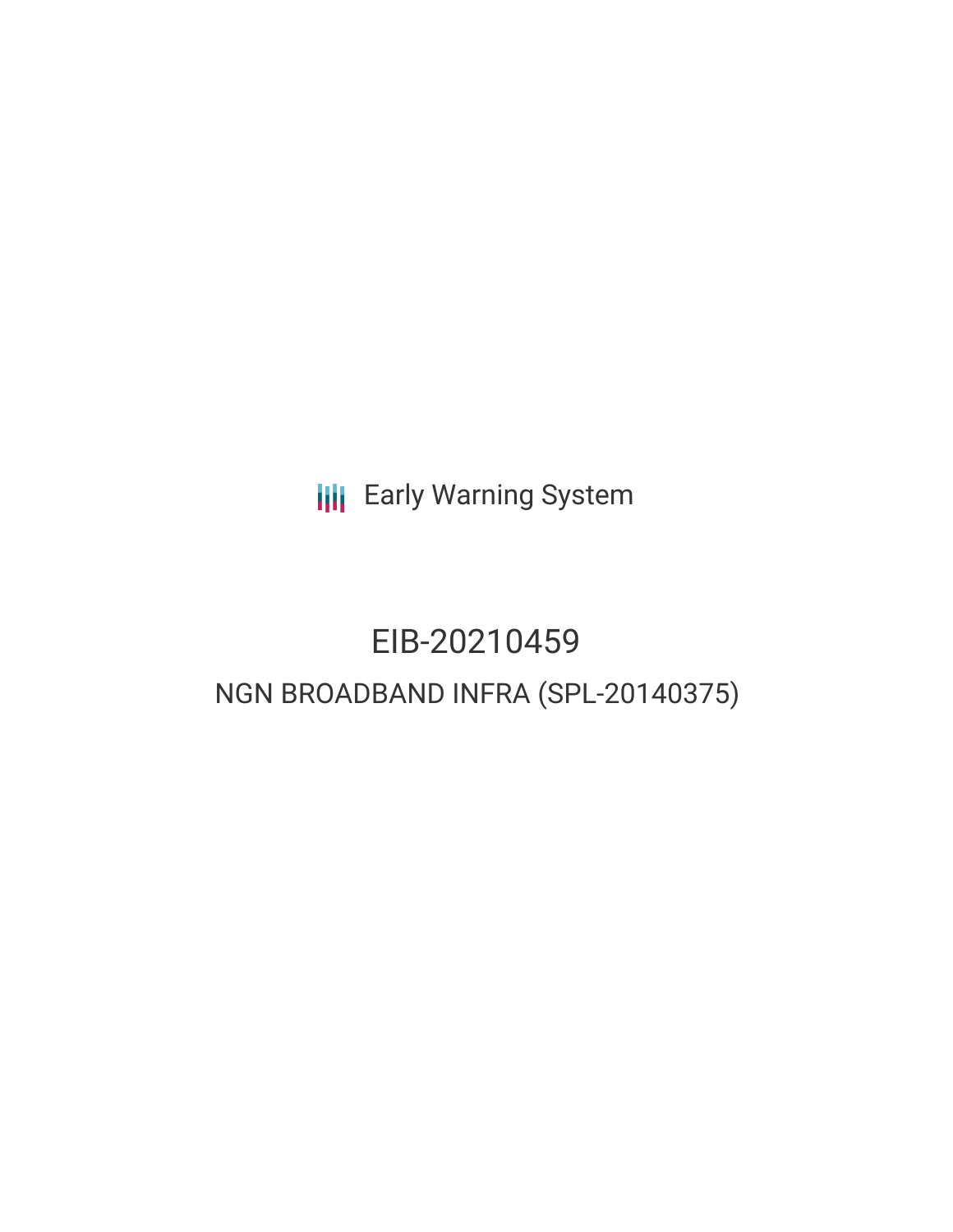

#### **Quick Facts**

| <b>Countries</b>               | Croatia                        |
|--------------------------------|--------------------------------|
| <b>Financial Institutions</b>  | European Investment Bank (EIB) |
| <b>Status</b>                  | Approved                       |
| <b>Bank Risk Rating</b>        | U                              |
| <b>Voting Date</b>             | 2021-09-03                     |
| <b>Borrower</b>                | Government of Croatia          |
| <b>Sectors</b>                 | Communications                 |
| <b>Investment Type(s)</b>      | Loan                           |
| <b>Investment Amount (USD)</b> | $$15.84$ million               |
| <b>Project Cost (USD)</b>      | \$108.75 million               |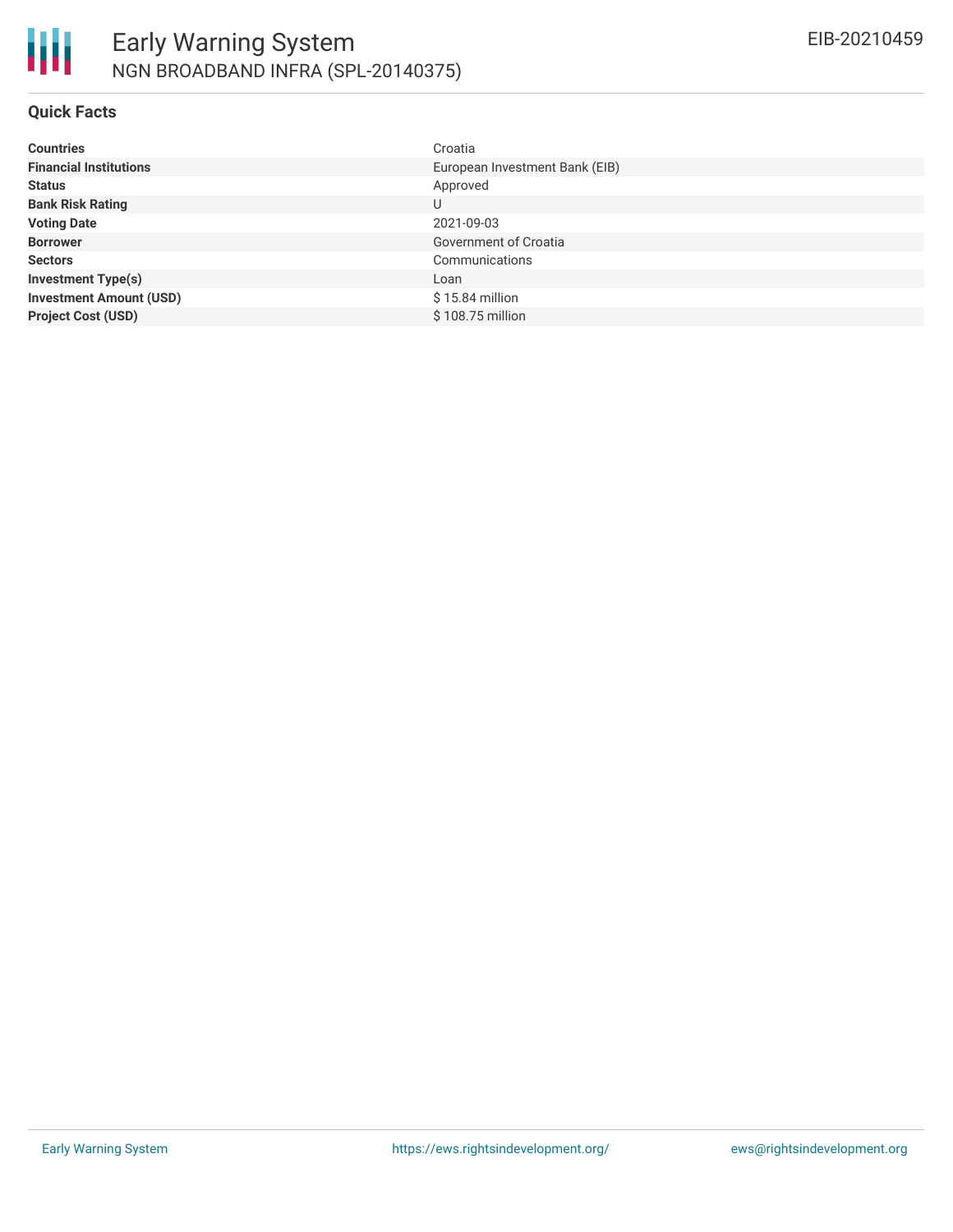

### **Project Description**

According to the bank website, the project relates to the construction of a public wholesale and passive backhaul fibre network in predefined targeted areas, where the existing backbone infrastructure does not support the upgrade to Next Generation Access (NGA) networks. The rollout of approximately 5 600 km of linear fibre for the construction of a Next Generation Network (NGN) backhaul infrastructure aims to connect up to 450 prioritised settlements, each having more than 1000 inhabitants. A defined set of public users will be connected in targeted areas, which will enable the implementation of various e-government services by different public entities and public projects.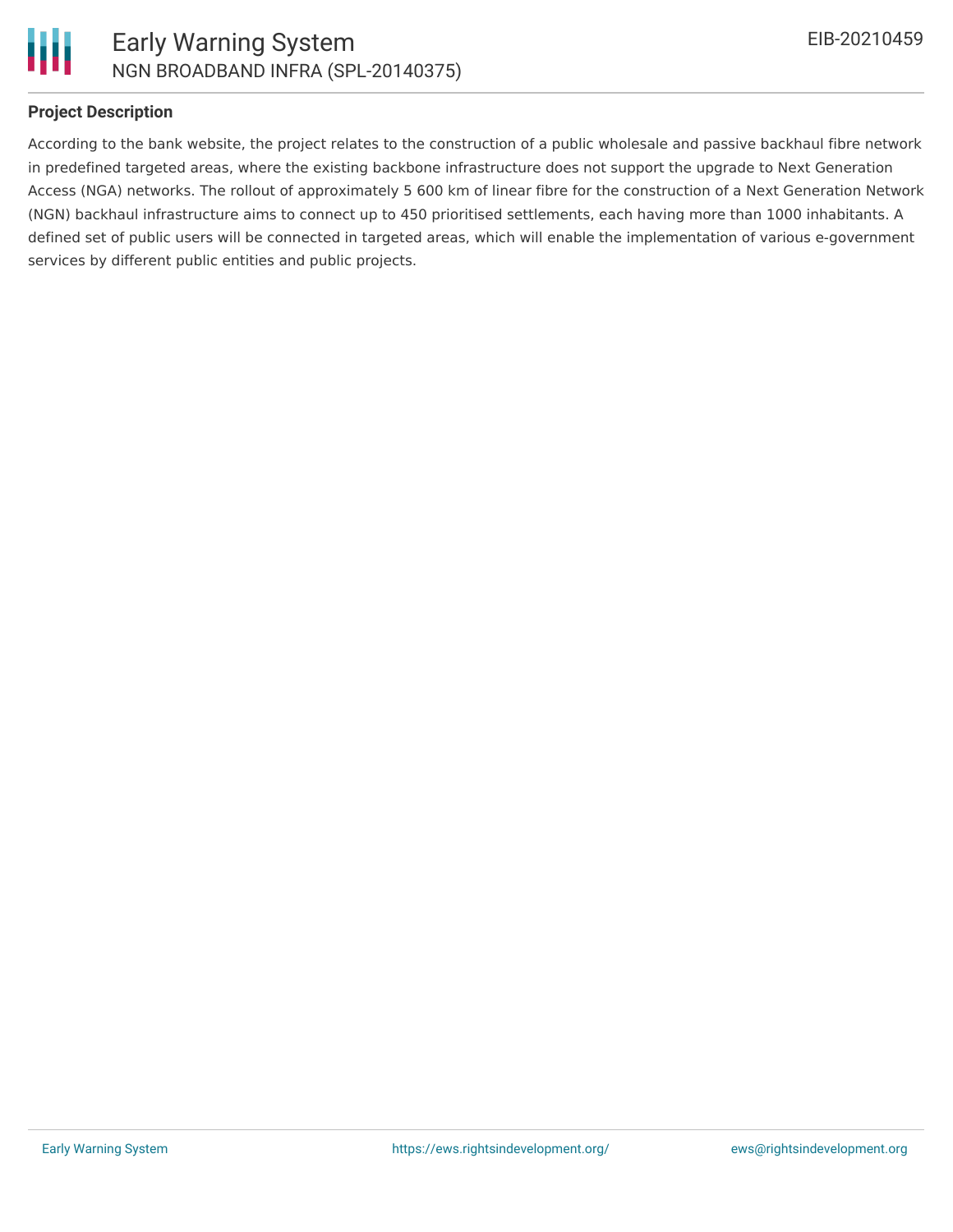

### **Investment Description**

European Investment Bank (EIB)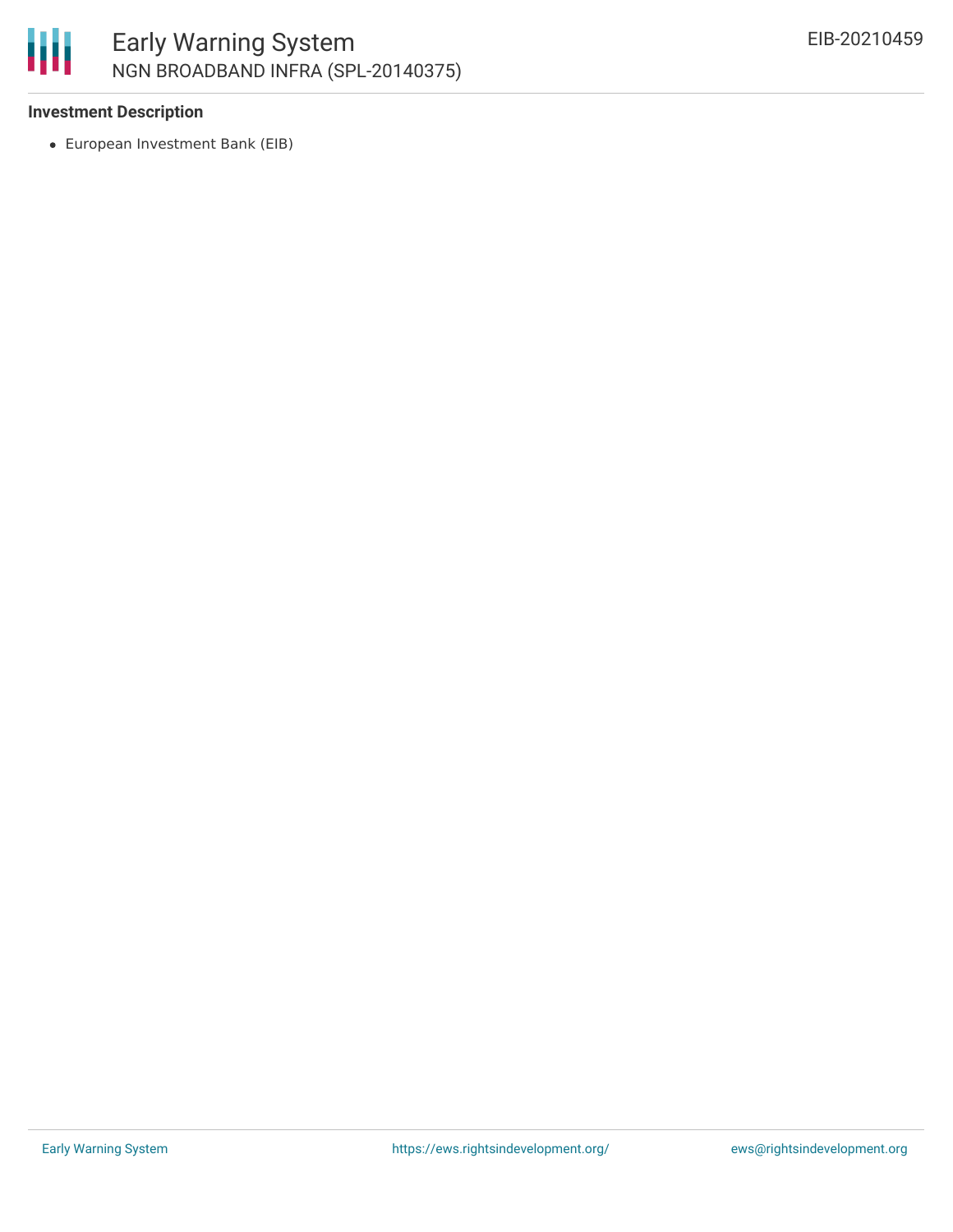## **Contact Information**

#### ACCESS TO INFORMATION

You can submit an information request for project information at: https://www.eib.org/en/infocentre/registers/requestform/request-form-default.htm

#### ACCOUNTABILITY MECHANISM OF EIB

The EIB Complaints Mechanism is designed to facilitate and handle complaints against the EIB by individuals, organizations or corporations affected by EIB activities. When exercising the right to lodge a complaint against the EIB, any member of the public has access to a two-tier procedure, one internal - the Complaints Mechanism Office - and one external - the European Ombudsman. A complaint can be lodged via a written communication addressed to the Secretary General of the EIB, via email to the dedicated email address: complaints@eib.org, by completing the online complaint form available at the following address: http://www.eib.org/complaints/form via fax or delivered directly to the EIB Complaints Mechanism Division, any EIB local representation office or any EIB staff. For further details, check:

http://www.eib.org/attachments/strategies/complaints\_mechanism\_policy\_en.pdf

When dissatisfied with a complaint to the EIB Complaints Mechanism, citizens can then turn towards the European Ombudsman. A memorandum of Understanding has been signed between the EIB and the European Ombudsman establishes that citizens (even outside of the EU if the Ombudsman finds their complaint justified) can turn towards the Ombudsman on issues related to 'maladministration' by the EIB. Note that before going to the Ombudsman, an attempt must be made to resolve the case by contacting the EIB. In addition, the complaint must be made within two years of the date when the facts on which your complaint is based became known to you. You can write to the Ombudsman in any of the languages of the European Union. Additional details, including filing requirements and complaint forms, are available at: http://www.ombudsman.europa.eu/atyourservice/interactiveguide.faces